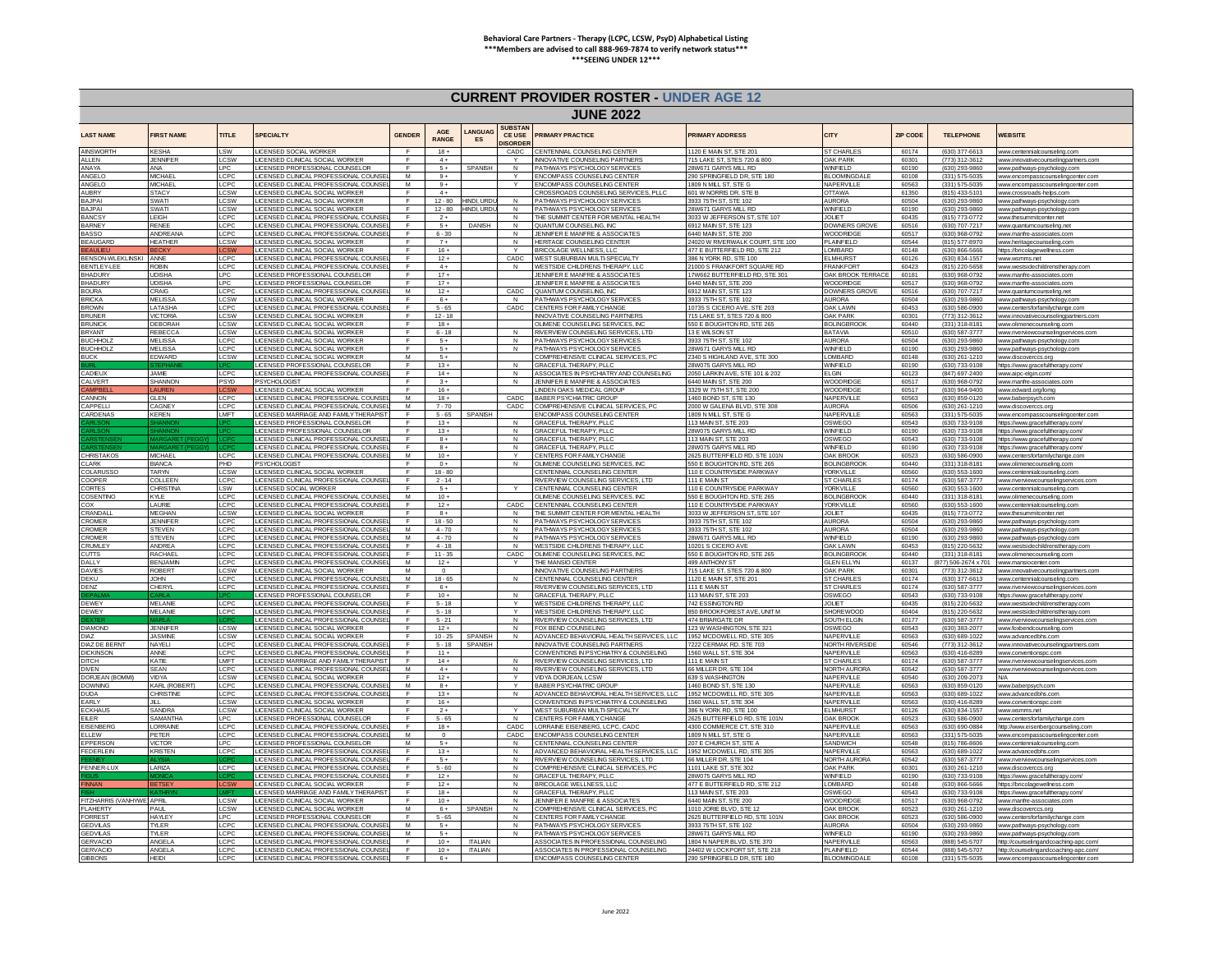| <b>GIBSON</b>                  | SARA             | CPC                | ICENSED CLINICAL PROFESSIONAL COUNS                                |                   | $10 +$    |                |                | ASSOCIATES IN PROFESSIONAL COUNSELING                                                                    | 1804 N NAPER BLVD, STE 370      | NAPERVILLE                 | 60563          | (888) 545-5707                   | http://counselingandcoaching-apc.con           |
|--------------------------------|------------------|--------------------|--------------------------------------------------------------------|-------------------|-----------|----------------|----------------|----------------------------------------------------------------------------------------------------------|---------------------------------|----------------------------|----------------|----------------------------------|------------------------------------------------|
| <b>GIBSON</b>                  | SARA             | CPC                | LICENSED CLINICAL PROFESSIONAL COUNSE                              |                   | $10 +$    |                |                | ASSOCIATES IN PROFESSIONAL COUNSELING                                                                    | 115 S 2ND ST                    | ST. CHARLES                | 60174          | (888) 545-5707                   | http://counselingandcoaching-apc.com           |
| GIRAL DO                       | DARI FY          | C <sub>PC</sub>    | <b>ICENSED CLINICAL PROFESSIONAL COUNSE</b>                        | M                 | $6+$      |                |                | RIVERVIEW COUNSELING SERVICES ITD.                                                                       | 474 BRIARGATE DR                | SOUTH FLGIN                | 60177          | (630) 587-3777                   | www.riverviewcounselingservices.com            |
| OF DJEN                        | SARAH            | CPC                | <b>ICENSED CLINICAL PROFESSIONAL COUNSE</b>                        | $\mathsf{F}$      | $3 - 50$  |                | $\mathbf{M}$   | RIVERVIEW COUNSELING SERVICES. I TD                                                                      | 111 F MAIN ST                   | <b>ST CHARLES</b>          | 60174          | (630) 587-3777                   | www.riverviewcounselingservices.com            |
| <b>GONZALEZ RIVERA</b>         | MARALIZ          | .CSW               | LICENSED CLINICAL SOCIAL WORKER                                    | F.                | $4 - 38$  | <b>SPANISH</b> | N              | OLIMENE COUNSELING SERVICES, INC                                                                         | 550 E BOUGHTON RD, STE 265      | <b>BOLINGBROOK</b>         | 60440          | (331) 318-8181                   | www.olimenecounseling.con                      |
| <b>SOREE</b>                   | <b>DABREN</b>    | CSW                | ICENSED CLINICAL SOCIAL WORKER                                     |                   | $0 - 18$  |                | N              | WESTSIDE CHILDRENS THERAPY, LLC                                                                          | 000 S FRANKFORT SQUARE RD       | <b>FRANKFORT</b>           | 60423          | (815) 220-5658                   | www.westsidechildrenstherapy.co                |
| OREE                           | <b>DABRENE</b>   | CSW                | LICENSED CLINICAL SOCIAL WORKER                                    |                   | $0 - 18$  |                | N              | WESTSIDE CHILDRENS THERAPY. LLC                                                                          | 2320 E LINCOLN HWY              | <b>NEW LENOX</b>           | 60451          | (815) 220-5658                   | www.westsidechildrenstherapy.con               |
|                                |                  |                    |                                                                    |                   |           |                |                |                                                                                                          |                                 |                            |                |                                  |                                                |
| <b>GORZKOWSK</b>               | MARK             | C <sub>PC</sub>    | LICENSED CLINICAL PROFESSIONAL COUNSE                              | M                 | $16 - 60$ |                | N              | MARK GORZKOWSKI, LCPC (BROOKSIDE CLINICAL SI 100 TOWER DR, STE 236                                       |                                 | <b>BURR RIDGE</b>          | 60527          | (630) 923-5558                   | www.brooksideclinical.com                      |
| <b>GRANT</b>                   | KIM              | PH <sub>D</sub>    | PSYCHOLOGIST                                                       | $\mathbf{r}$      | $13 - 85$ |                | N              | CENTERS FOR FAMILY CHANGE                                                                                | 2625 BUTTERFIELD RD, STE 101N   | <b>OAK BROOK</b>           | 60523          | (630) 586-0900                   | ww.centersforfamilychange                      |
| GRAY                           | 184              | CSW                | LICENSED CLINICAL SOCIAL WORKER                                    | $\blacksquare$    | $15 + 65$ |                |                | LISA GRAY, LCSW (SPALDING CLINICAL SERVICES) 1280 ROQUOIS AVE, STE 102                                   |                                 | NAPERVILLE                 | <b>60563</b>   | (630) 305-0464                   | www.spclinical.con                             |
| <b>GRIGAS (VASQUEZ)</b>        | <b>GINA</b>      | CPC                | ICENSED CLINICAL PROFESSIONAL COUNS                                |                   | $5+$      |                |                | PATHWAYS PSYCHOLOGY SERVICES                                                                             | 933 75TH ST, STE 102            | <b>AURORA</b>              | 60504          | (630) 293-9860                   | www.pathways-psychology.co                     |
| <b>RIGAS (VASQUEZ</b>          | GINA             | <b>CPC</b>         | LICENSED CLINICAL PROFESSIONAL COUNS                               |                   | $5+$      |                |                | PATHWAYS PSYCHOLOGY SERVICES                                                                             | 8W671 GARYS MILL RD             | WINFIELD                   | 60190          | (630) 293-9860                   | www.pathways-psychology.                       |
| <b>GRINNELL-NOAK</b>           | KATHARINI        | SYD                | PSYCHOLOGIST                                                       |                   | $3 +$     |                |                | CENTERS FOR FAMILY CHANGE                                                                                | 35 S WASHINGTON ST              | NAPERVILL                  | 60540          | (630) 586-0900                   | www.centersforfamilychange.com                 |
| GRINNELL-NOAK                  | <b>KATHARINE</b> | <b>PSYD</b>        | PSYCHOLOGIST                                                       | $\mathsf{F}$      | $3+$      |                |                | CENTERS FOR FAMILY CHANGE                                                                                | 2625 BUTTERFIELD RD, STE 101N   | OAK BROOK                  | 60523          | (630) 586-0900                   | www.centersforfamilychange.co                  |
| <b>HAMP</b>                    | <b>NANCY</b>     | CPC.               | LICENSED CLINICAL PROFESSIONAL COUNSE                              | E                 | $4 - 65$  |                | $\mathsf{N}$   | CENTERS FOR FAMILY CHANGE                                                                                | 2625 BUTTERFIELD RD, STE 101N   | <b>OAK BROOK</b>           | 60523          | (630) 586-0900                   | www.centersforfamilychange.com                 |
| <b>HARMS</b>                   | LEE.             | $c$ <sub>S</sub> W | LICENSED CLINICAL SOCIAL WORKER                                    | M                 | $11 +$    |                | N              | ADVANCED BEHAVIORAL HEALTH SERVICES, LLC                                                                 | 1952 MCDOWELL RD, STE 305       | NAPERVILLI                 | 60563          | (630) 689-1022                   | www.advancedbhs.cor                            |
| HARTZEL                        | SHELBY           | <b>CSW</b>         | ICENSED CLINICAL SOCIAL WORKER                                     |                   | $5+$      |                | N              | RIVERVIEW COUNSELING SERVICES, LTD                                                                       | 13 E WILSON S'                  | BATAVIA                    | 60510          | (630) 587-3777                   | www.riverviewcounselingservices.co             |
| <b>HE MAN</b>                  | AMY              | CPC                | LICENSED CLINICAL PROFESSIONAL COUNS                               |                   | $3+$      |                |                | CENTENNIAL COUNSELING CENTER                                                                             | 10 E COUNTRYSIDE PARKWAY        | <b>YORKVILLE</b>           | 60560          | (630) 553-1600                   | www.centennialcounseling.com                   |
| <b>HEITZMAN</b>                | <b>SHAUN</b>     | LCPC               | LICENSED CLINICAL PROFESSIONAL COUNSE                              | M                 | $5 - 50$  |                |                |                                                                                                          | 3933 75TH ST STE 102            |                            | 60504          |                                  |                                                |
|                                |                  |                    |                                                                    |                   |           |                |                | PATHWAYS PSYCHOLOGY SERVICES                                                                             |                                 | <b>AURORA</b>              |                | (630) 293-9860                   | www.pathways-psychology.con                    |
| <b>HENDRICKSON</b>             | SCOTT            | CPC                | LICENSED CLINICAL PROFESSIONAL COUNSE                              | M                 | $R +$     |                | N              | HERITAGE COUNSELING CENTER                                                                               | 24020 W RMERWALK COURT, STE 100 | PLAINEIELD                 | 60544          | (815) 577-8970                   | www.heritagecounseling.com                     |
| <b>HENRY</b>                   | MAUREEI          | <b>CSW</b>         | <b>ICENSED CLINICAL SOCIAL WORKER</b>                              | $\mathbf{r}$      | $6 - 14$  |                | $\mathbf{N}$   | RIVERVIEW COUNSELING SERVICES,                                                                           | 111 F MAIN ST                   | <b>ST CHARLE</b>           | 60174          | (630) 587-3777                   | www.riverviewcounselingsen                     |
| <b>HOLLI</b>                   | <b>TRUDE</b>     | <b>MFT</b>         | <b>ICENSED MARRIAGE AND FAMILY THERAPIS</b>                        | F                 | $15 - 65$ |                |                | CENTENNIAL COUNSELING CENTER                                                                             | 120 E MAIN ST, STE 20           | <b>ST CHARLES</b>          | 60174          | (630) 377-6613                   | www.centennialcounseling.co                    |
| <b>HORLOCK</b>                 | <b>BRENT</b>     | CPC                | ICENSED CLINICAL PROFESSIONAL COUI                                 | M                 | $5+$      |                |                | ASSOCIATES IN PSYCHIATRY AND COUNSELING                                                                  | 050 LARKIN AVE, STE 101 & 202   | <b>ELGIN</b>               | 60123          | (847) 697-2400                   | www.aipc-elgin.com/                            |
| <b>HOSTETTER</b>               | ANN              | CSW                | <b>ICENSED CLINICAL SOCIAL WORKER</b>                              |                   | $5 +$     |                | $\mathsf{N}$   | ANN HOSTETTER, LCSW (BROOKSIDE CLINICAL SER) 100 TOWER DR, STE 236                                       |                                 | <b>BURR RIDGE</b>          | 60527          | (630) 923-5558                   | www.brooksideclinical.co                       |
| HOWARD (WAI SH)                | NICOLE           | CSW                | LICENSED CLINICAL SOCIAL WORKER                                    |                   | $5 - 18$  |                | N              | ADVANCED BEHAVIORAL HEALTH SERVICES LLC.                                                                 | 1952 MCDOWELL RD, STE 305       | NAPERVILLE                 | 60563          | (630) 689-1022                   | www.advancedbbs.com                            |
| HULOCK                         | MORGAN           | PC.                | <b>ICENSED PROFESSIONAL COUNSELO</b>                               |                   | $10 +$    |                | N              | PATHWAYS PSYCHOLOGY SERVICES                                                                             | 8W671 GARYS MILL RD             | WINEIFLD                   | 60190          | (630) 293-9860                   | ww.pathways-psycho                             |
| <b>HUYSER</b>                  | <b>KEVIN</b>     | CPC                | LICENSED CLINICAL PROFESSIONAL COUN                                | M                 | $8+$      |                |                | ASSOCIATES IN PROFESSIONAL COUNSELING                                                                    | 7804 COLLEGE DR. STE 2 NE       | PALOS HEIGHT               | 60463          | (888) 545-5707                   | ttp://counselingandcoaching-apc.cor            |
| <b>HUYSER</b>                  | <b>EVIN</b>      | CPC                | <b>ICENSED CLINICAL PROFESSIONAL COUNS</b>                         | M                 | $8+$      |                |                | ASSOCIATES IN PROFESSIONAL COUNSELING                                                                    | 4402 W LOCKPORT ST. STE 218     | PLAINFIELD                 | 60544          | (888) 545-570                    | ttp://counselingandcoaching-apc.com            |
|                                | <b>\NDR</b>      |                    | LICENSED CLINICAL PROFESSIONAL COUNSE                              | M                 | $16 +$    |                |                | <b>GRACEFUL THERAPY, PLLC</b>                                                                            | 28W075 GARYS MILL RD            | <b>WINFIELD</b>            | 60190          | (630) 733-9108                   | https://www.gracefultherapv.com/               |
| <b>JOHNSEN</b>                 | <b>ALLISON</b>   |                    |                                                                    |                   | $18 +$    |                | Y              | ASSOCIATES IN PROFESSIONAL COUNSELING                                                                    | 1804 N NAPER BLVD, STE 370      | NAPERVILLE                 | 60563          |                                  |                                                |
|                                |                  | <b>CPC</b>         | LICENSED CLINICAL PROFESSIONAL COUNSE                              |                   |           |                |                |                                                                                                          |                                 |                            |                | (888) 545-5707                   | http://counselingandcoaching-apc.com/          |
| <b>JOHNSON</b>                 | <b>MONIOUR</b>   | LCPC               | LICENSED CLINICAL PROFESSIONAL COUNS                               |                   | $5 - 39$  |                | N              | ADVANCED BEHAVIORAL HEALTH SERVICES LLC                                                                  | 1952 MCDOWELL RD, STE 305       | NAPERVILLE                 | 60563          | (630) 689-1022                   | www.advancedbbs.com                            |
|                                |                  |                    | <b>ICENSED CLINICAL SOCIAL WORKER</b>                              | F.                | $3+$      |                | N              | RIVERVIEW COUNSELING SERVICES. LTD                                                                       | 111 F MAIN ST                   | ST CHARLES                 | 60174          | (630) 587-3777                   | www.riverviewcounselingservices.con            |
| <b>JONES</b>                   | <b>MEGAN</b>     | .csw               | LICENSED CLINICAL SOCIAL WORKER                                    |                   | $12 +$    |                |                | <b>INNOVATIVE COUNSELING PARTNERS</b>                                                                    | 15 LAKE ST, STES 720 & 800      | <b>OAK PARK</b>            | 60301          | (773) 312-3612                   | www.innovativecounselingpartners.com           |
| <b>KARALIS</b>                 | MARY             | <b>CPC</b>         | LICENSED CLINICAL PROFESSIONAL COUNS                               |                   | $14 +$    |                |                | CROSSROADS COUNSELING SERVICES, PLL                                                                      | 1802 N DIVISION ST, STE 509     | <b>MORRIS</b>              | 60540          | (815) 941-3882                   | www.crossroads-helps.co                        |
| KATH-LANTERMAN                 | SANDRA           | CPO                | ICENSED CLINICAL PROFESSIONAL COUNS                                | E                 | $13 +$    |                | CAADC          | THE SUMMIT CENTER FOR MENTAL HEALTH                                                                      | 3033 W JEFFERSON ST, STE 107    | <b>JOLIET</b>              | 60435          | (815) 773-0772                   | www.thesummitcenter.net                        |
| <b>KFFGA</b>                   | OSEPH            |                    | PSYCHOLOGIST                                                       | M                 | $13 +$    |                |                | JOSEPH KEEGAN, PSYD (SPALDING CLINICAL SERVIL1280 IROQUOIS AVE, STE 102                                  |                                 | NAPERVILL                  | 60563          | (630) 305-0464                   | www.spclinical.con                             |
| <b>EPPELER</b>                 | <b>FNNIS</b>     | CSW                | LICENSED CLINICAL SOCIAL WORKER                                    | M                 | $10 +$    |                | N              | COMPREHENSIVE CLINICAL SERVICES PC                                                                       | 1101   AKE ST STE 302           | <b>OAK PARK</b>            | 60301          | (630) 261-1210                   | www.discoverccs.org                            |
| <b>KERSKER</b>                 | <b>REBECCA</b>   | LPC                | LICENSED PROFESSIONAL COUNSELOR                                    | $\mathsf{F}$      | $12 +$    |                | $\checkmark$   | CROSSROADS COUNSELING SERVICES, PLL                                                                      | 13550 RTE 30, STE 302           | PLAINFIELD                 | 60544          | (815) 941-3882                   | www.crossroads-helps                           |
| <b>KESTEL</b>                  | <b>JEANNE</b>    | 'SYD               | <b>PSYCHOLOGIST</b>                                                |                   | $12 +$    |                | $\overline{N}$ | PATHWAYS PSYCHOLOGY SERVICES                                                                             | 3933 75TH ST, STE 102           | <b>AURORA</b>              | 60504          | (630) 293-9860                   | www.pathways-psychology.cor                    |
| <b>KESTEL</b>                  | <b>JEANNE</b>    | <b>SYD</b>         | PSYCHOLOGIST                                                       |                   | $12 +$    |                | N              | PATHWAYS PSYCHOLOGY SERVICES                                                                             | 28W671 GARYS MILL RD            | <b>WINFIELD</b>            | 60190          | (630) 293-9860                   | www.pathways-psychology.com                    |
|                                |                  |                    | LICENSED CLINICAL PROFESSIONAL COUNS                               |                   | $18 +$    |                | CADC           | CHRISTINE KIM, LCPC, CADC (HEART OF YOGA THER, 10 E 22ND ST, STE 217                                     |                                 | LOMBARD                    | 60148          | (630) 247-0405                   |                                                |
| KI FMM                         | <b>HEATHER</b>   | LCPC               | LICENSED CLINICAL PROFESSIONAL COUNS                               | E                 | $6 - 50$  |                | N              | RIVERVIEW COUNSELING SERVICES LTD.                                                                       | 822 W BARTLETT RD               | <b>BARTI ETT</b>           | 60103          | (630) 587-3777                   | www.riverviewcounselingservices.com            |
| KNOR                           | DEVIN            | CPC                |                                                                    |                   | $-5+$     |                |                | JENNIFER E MANERE & ASSOCIATES                                                                           | 6440 MAIN ST, STE 200           | WOODRIDG                   | 60517          | (630) 968-0792                   |                                                |
|                                |                  |                    | LICENSED CLINICAL PROFESSIONAL COUNSE                              |                   |           |                |                |                                                                                                          |                                 |                            |                |                                  | www.manfre-associates.com                      |
| KOCH                           | <b>EMILY</b>     | .CSW               | LICENSED CLINICAL SOCIAL WORKER                                    | $\mathbb{F}$      | $5 - 50$  |                | $\mathsf{N}$   | PATHWAYS PSYCHOLOGY SERVICES                                                                             | 28W671 GARYS MILL RD            | WINFIELD                   | 60190          | (630) 293-9860                   | www.pathways-psychology.com                    |
|                                |                  |                    | ICENSED CLINICAL PROFESSIONAL COUN                                 |                   | $3+$      |                | N              | RIVERVIEW COUNSELING SERVICES. LTD                                                                       | 13 E WILSON ST                  | <b>BATAVIA</b>             | 60510          | (630) 587-3777                   | www.riverviewcounselinaservices.o              |
| <b>KOENIG</b>                  | ELIZABETI        | <b>SW</b>          | LICENSED SOCIAL WORKER                                             |                   | $10 - 75$ |                |                | CENTENNIAL COUNSELING CENTER                                                                             | 110 E COUNTRYSIDE PARKWAY       | <b>YORKVILLI</b>           | 60560          | (630) 553-1600                   | www.centennialcounseling.co                    |
| KOKAL J                        | ANTHONY          | CPC                | LICENSED CLINICAL PROFESSIONAL COUNSE                              | M                 | $12+$     |                | N              | FOX BEND COUNSELING                                                                                      | 123 W WASHINGTON, STE 321       | OSWEGO                     | 60543          | (630) 383-2077                   | www.foxbendcounseling.com                      |
| KOLLEREI                       | KATEY            | CSW                | LICENSED CLINICAL SOCIAL WORKER                                    | $\mathbf{r}$      | 64        |                | N              | <b>FOX BEND COLINSELING</b>                                                                              | 123 W WASHINGTON STE 321        | OSWEGO                     | 60543          | (630) 383-2077                   | ww.foxbendcounseling.                          |
| <b>KOLTIS</b>                  | <b>SHARON</b>    | <b>CPC</b>         | LICENSED CLINICAL PROFESSIONAL COUNSE                              | $\mathbf{F}$      | $3+$      |                |                | ASSOCIATES IN PROFESSIONAL COUNSELING                                                                    | 1804 N NAPER BLVD, STE 370      | NAPERVILLE                 | 60563          | (888) 545-5707                   | http://counselingandcoaching-apc.com           |
|                                |                  |                    | <b>ICENSED PROFESSIONAL COUNSELOR</b>                              | M                 | $18 +$    |                | N              | <b>GRACEFUL THERAPY, PLLC</b>                                                                            | <b>13 MAIN ST. STE 203</b>      | OSWEGO                     | 60543          | (630) 733-9108                   | https://www.gracefultherapy.con                |
|                                |                  |                    | LICENSED PROFESSIONAL COUNSELOR                                    | M                 | $18 +$    |                | N              | <b>GRACEFUL THERAPY, PLLC</b>                                                                            | 28W075 GARYS MILL RD            | WINFIELD                   | 60190          | (630) 733-9108                   | https://www.gracefultherapv.com                |
| <b>KOSTIC</b>                  | <b>MARINA</b>    | LCPC               | LICENSED CLINICAL PROFESSIONAL COUNS                               | E                 | $5+$      |                | Y              | QUANTUM COUNSELING. INC                                                                                  | 6912 MAIN ST, STE 123           | <b>DOWNERS GROVE</b>       | 60516          | (630) 707-7217                   | www.quantumcounseling.net                      |
|                                |                  |                    | LICENSED CLINICAL PROFESSIONAL COUNSE                              | <b>F</b>          | $-5+$     |                | N              | RIVERVIEW COUNSELING SERVICES LTD.                                                                       | 822 W BARTLETT RD               | <b>BARTI ETT</b>           | 60103          | (630) 587-3777                   | www.riverviewcounselingservices.com            |
| <b>KRZYSKO</b>                 | <b>DAVID</b>     | LCPC               | LICENSED CLINICAL PROFESSIONAL COUNSE                              | M                 | $10+$     |                |                | ASSOCIATES IN PROFESSIONAL COUNSELING                                                                    | 111 N WARASH STF 132            | CHICAGO                    | 60602          | (888) 545-5707                   | http://counselingandcoaching-apc.com/          |
| LAASCH                         |                  |                    |                                                                    |                   |           |                | $\mathsf{N}$   |                                                                                                          | 1802 N DIVISION ST, STE 509     | <b>MORRIS</b>              | 60540          |                                  | www.crossroads-helps.                          |
|                                |                  |                    |                                                                    |                   |           |                |                | CROSSROADS COUNSELING SERVICES, PLL                                                                      |                                 |                            |                |                                  |                                                |
|                                | CRAIG            | <b>SYD</b>         | PSYCHOLOGIST                                                       | M                 | $14 +$    |                |                |                                                                                                          |                                 |                            |                | (815) 941-3882                   |                                                |
| AASCH                          | CRAIG            | 'SYD               | PSYCHOLOGIST                                                       | M                 | $14 +$    |                |                | CROSSROADS COUNSELING SERVICES, PLL                                                                      | 101 W NORRIS DR STE             | <b>OTTAWA</b>              | 61350          | (815) 433-5101                   | www.crossroads-helps.cor                       |
| <b>LAGUNAS WILEY</b>           | <b>BRENDA</b>    | <b>HD</b>          | <b>PSYCHOLOGIST</b>                                                | F                 | $3 - 17$  | <b>SPANISH</b> | N              | WESTSIDE CHILDRENS THERAPY, LLC                                                                          | 1749 S NAPERVILLE RD, STE 206   | <b>WHEATON</b>             | 60189          | (630) 793-8404                   | www.westsidechildrenstherapv.com               |
| I AKF                          | <b>KARFN</b>     | CSW                | LICENSED CLINICAL SOCIAL WORKER                                    | $\mathsf{F}$      | $18 +$    |                | $\mathbf{N}$   | ASSOCIATES IN PSYCHIATRY AND COUNSELING                                                                  | 2050   ARKIN AVE STE 101 & 20   | FI GIN                     | 60123          | (847) 697-2400                   | www.aipc-elgin.com                             |
|                                |                  |                    | LICENSED CLINICAL SOCIAL WORKER                                    | $\mathbf{r}$      | $5 - 25$  | SPANISH        | $\checkmark$   | <b>GRACEFUL THERAPY, PLLC</b>                                                                            | 113 MAIN ST, STE 203            | OSWEGO                     | 60543          | (630) 733-9108                   | https://www.gracefultherapy.com/               |
| <b>AMOI</b>                    |                  |                    | LICENSED CLINICAL SOCIAL WORKER                                    | $\mathsf{F}$      | $5 - 25$  | <b>SPANISH</b> | $\vee$         | <b>GRACEFUL THERAPY, PLLC</b>                                                                            | <b>8W075 GARYS MILL RD</b>      | WINFIELD                   | 60190          | (630) 733-9108                   | https://www.gracefultherapy.com                |
| LANE                           | SHANNON          | .csw               | LICENSED CLINICAL SOCIAL WORKER                                    | $\mathbb{F}$      | $16 - 75$ |                | CADC           | PARTNERS IN PRIDE WELLNESS CENTER                                                                        | 682 W BOUGHTON RD, UNIT B       | <b>BOLINGBROO</b>          | 60440          | (630) 299-9004                   | www.mypartnersinpride.com                      |
| LANGE                          | LINDY            | CPC                | LICENSED CLINICAL PROFESSIONAL COUNS                               |                   | $5+$      |                |                | RIVERVIEW COUNSELING SERVICES, LTD                                                                       | 111 E MAIN ST                   | <b>ST CHARLE</b>           | 60174          | (630) 587-3777                   | www.riverviewcounselingservices.con            |
| ANTER                          | <b>STEPHE</b>    |                    | LICENSED CLINICAL SOCIAL WORKER                                    | M                 | $18 +$    |                | CADC           | THE SUMMIT CENTER FOR MENTAL HEALTH                                                                      | 3033 W JEFFERSON ST. STE 101    | <b>JOLIET</b>              | 60435          | (815) 773-0772                   | www.thesummitcenter.net                        |
| <b>I ARKIN</b>                 | SHANNON          | CSW                | <b>ICENSED CLINICAL SOCIAL WORKER</b>                              | $\mathsf{F}$      | $10 +$    |                | CADC.          | PATHWAYS PSYCHOLOGY SERVICES                                                                             | 28W671 GARYS MILL RD            | WINEIFLD                   | 60190          | (630) 293-9860                   | www.pathways-psychology.com                    |
| <b>I AUFR</b>                  | <b>MATTHEW</b>   | SYD.               |                                                                    | M                 | $18 - 70$ |                |                |                                                                                                          | 24012 W RENWICK RD, STE 204A    | PLAINEIFLE                 | 60544          |                                  |                                                |
|                                |                  |                    | <b>PSYCHOLOGIST</b>                                                | E                 | $11 +$    |                |                | MATTHEW LAUER, PSYD (PLAINFIELD COUNSELING                                                               |                                 |                            |                | (815) 676-4688 x 10              | https://plainfieldcounselingcente              |
|                                |                  |                    | ICENSED PROFESSIONAL COUNSELOR                                     |                   |           | <b>SPANISH</b> | N              | <b>GRACEFUL THERAPY, PLLC</b>                                                                            | 113 MAIN ST, STE 203            | OSWEGO                     | 60543          | (630) 733-9108                   | https://www.gracefultherapy.com                |
| LEHMAN                         | ERIN             | CSW                | <b>ICENSED CLINICAL SOCIAL WORKER</b>                              |                   | $3 - 50$  |                | N              | WESTSIDE CHILDRENS THERAPY, LLC                                                                          | 914 S RTE 59                    | PLAINFIELD                 | 60585          | (630) 381-0496                   | www.westsidechildrenstherapy.o                 |
| LEIBMAN                        | KATIE            | <b>CPC</b>         | LICENSED CLINICAL PROFESSIONAL COUNS                               |                   | $6+$      |                |                | CENTENNIAL COUNSELING CENTER                                                                             | 1120 E MAIN ST, STE 201         | <b>ST CHARLE</b>           | 60174          | (630) 377-6613                   | www.centennialcounseling.cr                    |
| <b>I FISER</b>                 | <b>I ORRAINE</b> | CPC                | LICENSED CLINICAL PROFESSIONAL COUNSE                              | E                 | $3+$      | <b>SPANISH</b> | CADC           | THE SUMMIT CENTER FOR MENTAL HEALTH.                                                                     | 3033 W JEFFERSON ST. STE 107    | <b>JOLIET</b>              | 60435          | (815) 773-0772                   | www.thesummitcenter.net                        |
| LIACONE                        | <b>MICHAEL</b>   | CPC                | LICENSED CLINICAL PROFESSIONAL COUNSE                              | A.A.              | $16+$     |                | $\vee$         | CROSSROADS COUNSELING SERVICES PLLC                                                                      | 13550 RTF 30 STF 302            | PLAINEIELD                 | 60544          | (815) 941-3882                   | www.crossroads-helps.cor                       |
| <b>CHT</b>                     | JAN.             | CPC                | LICENSED CLINICAL PROFESSIONAL COUNSE                              | F.                | $18 +$    |                | CADC.          | ASSOCIATES IN PROFESSIONAL COUNSELING                                                                    | 1804 N NAPER BLVD, STE 370      | NAPERVILLE                 | 60563          | (888) 545-5707                   | http://counselingandcoaching-apc.com/          |
| LICHT                          | JAN              | CPC                | ICENSED CLINICAL PROFESSIONAL COUNS                                |                   | $18 +$    |                | CADC           | ASSOCIATES IN PROFESSIONAL COUNSELING                                                                    | 24402 W LOCKPORT ST. STE 218    | PLAINFIELD                 | 60544          | (888) 545-5707                   | http://counselingandcoaching-apc.con           |
| 111Y                           | <b>STEPHANI</b>  | <b>LCPC</b>        | LICENSED CLINICAL PROFESSIONAL COUNSE                              |                   | $3+$      |                | N              | COMPREHENSIVE CLINICAL SERVICES, PC                                                                      | 1010 JORIE BLVD, STE 12         | <b>OAK BROOK</b>           | 60523          | (630) 261-1210                   | www.discoverccs.org                            |
| LODA                           | <b>STEPHANIE</b> | LCSW               | LICENSED CLINICAL SOCIAL WORKER                                    |                   | $16 +$    |                |                | JENNIFER E MANFRE & ASSOCIATES                                                                           | 17W662 BUTTERFIELD RD, STE 301  | OAK BROOK TERRACE          | 60181          | (630) 968-0792                   | www.manfre-associates.com                      |
|                                |                  |                    | <b>ICENSED PROFESSIONAL COUNSELOR</b>                              | E.                | $9+$      |                | N              | GRACEEUL THERAPY PLLC                                                                                    | 28W075 GARYS MILL RD            | WINEIFLD                   | 60190          | (630) 733-9108                   | https://www.gracefultherapy.com                |
| LOVE-RICHARDSON                | H H F            | LCPC               |                                                                    | $\mathbf{r}$      | $\sim$    |                |                | <b>INNOVATIVE COUNSELING PARTNERS</b>                                                                    | 715 LAKE ST. STES 720 & 800     | <b>OAK PARK</b>            | 60301          | (773) 312-3612                   |                                                |
|                                |                  |                    | LICENSED CLINICAL PROFESSIONAL COUNSE                              |                   |           |                |                |                                                                                                          |                                 |                            |                |                                  | www.innovativecounselingpartners.com           |
| <b>LUDEMA</b>                  | BEVERLE          | 'SYD               | <b>SYCHOLOGIST</b>                                                 |                   | $18 +$    | <b>SPANISH</b> |                | CENTENNIAL COUNSELING CENTER                                                                             | 120 E MAIN ST, STE 201          | <b>ST CHARLE</b>           | 60174          | (630) 377-6613                   |                                                |
| <b>AACK</b>                    | PATRICIA         | LMFT               | LICENSED MARRIAGE AND FAMILY THERAPIS                              |                   | $18 +$    |                |                | PATRICIA MACK, LMFT                                                                                      | 100 MANCHESTER RD. STE 400J     | <b>WHEATON</b>             | 60187          | (630) 880-8445                   | <b>N/A</b>                                     |
| <b>MADRIGA</b>                 | CESAR            | PHD                | <b>PSYCHOLOGIST</b>                                                | M                 | $18 +$    | SPANISH        |                | MADRIGAL CONSULTING & COUNSELING                                                                         | 450 E 22ND ST, STE 158          | LOMBARD                    | 60148          | (331) 262-4049                   | www.madrigalconsultingandcounseling.con        |
| <b>MAHER</b>                   | CHRISTINI        | CPC                | LICENSED CLINICAL PROFESSIONAL COUNS                               | $\mathsf{F}$      | $4 - 17$  |                |                | WESTSIDE CHI DRENS THERAPY LLC                                                                           | 51 W SCHAUMBURG RD              | <b>SCHAUMBUR</b>           | 60194          | (815) 220-5632                   | ww.westsidechildrensthe                        |
| <b>MAKI</b>                    | ASHI EY          | CSW                | LICENSED CLINICAL SOCIAL WORKER                                    | $\mathbf{r}$      | $11 +$    |                | CADC.          | ADVANCED BEHAVIORAL HEALTH SERVICES, LLC                                                                 | 1952 MCDOWELL RD, STE 305       | NAPERVILLE                 | <b>E0563</b>   | (630) 689-1022                   | www.advancedbhs.com                            |
| MALABANAM                      | MADELINE         | CPC                | ICENSED CLINICAL PROFESSIONAL COUNS                                |                   | $5 - 50$  | TAGALC         | $\vee$         | CENTERS FOR FAMILY CHANGE                                                                                | 10735 S CICERO AVE, STE 203     | OAK LAWN                   | 60453          | (630) 586-0900                   | www.centersforfamilychange.co                  |
| MALM                           | <b>CHRISTINE</b> | <b>CPC</b>         | LICENSED CLINICAL PROFESSIONAL COUNS                               | $\mathbb{F}$      | $12 +$    |                | $\mathsf{N}$   | PATHWAYS PSYCHOLOGY SERVICES                                                                             | 28W671 GARYS MILL RD            | WINFIELD                   | 60190          | (630) 293-9860                   | www.pathways-psychology.c                      |
| <b>MANETTI</b>                 | CARRIGAN         | 'SYD               | PSYCHOLOGIST                                                       |                   | $12 +$    |                | Y              | CARRIGAN MANETTI, PSYD (SPALDING CLINICAL SER 1280 IROQUOIS AVE, STE 102                                 |                                 | NAPERVILLE                 | 60563          | (630) 305-0464                   | www.spclinical.com                             |
| <b>MANTIS</b>                  | <b>JENNY</b>     | LCSW               | LICENSED CLINICAL SOCIAL WORKER                                    | E                 | $12 +$    |                |                | <b>ENCOMPASS COUNSELING CENTER</b>                                                                       | 290 SPRINGFIELD DR. STE 180     | BLOOMINGDALE               | 60108          | (331) 575-5035                   | www.encompasscounselingcenter.com              |
| MARKEL <sub>7</sub>            | TIFFANY          | CSW                | LICENSED CLINICAL SOCIAL WORKER                                    | E                 | $10 +$    |                | CADC           | CENTENNIAL COUNSELING CENTER                                                                             | 207 F CHURCH ST. STF A          | SANDWICH                   | 60548          | (815) 786-8606                   | www.centennialcounseling.com                   |
| <b>IARKET</b>                  | <b>CAIFI</b>     |                    | ICENSED CLINICAL SOCIAL WORKER                                     |                   | $7+$      |                | N              | CROSSROADS COUNSELING SERVICES<br>PLIC                                                                   | 1802 N DMISION ST. STE 50       | <b>MORRIS</b>              | 60540          | (815) 941-3882                   | www.crossroads-helr                            |
| MASON                          | <b>HALEY</b>     | LCSW               | LICENSED CLINICAL SOCIAL WORKER                                    | E                 | $3+$      |                |                | CENTERS FOR FAMILY CHANGE                                                                                | 535 S WASHINGTON ST             | NAPERVILLE                 | 60540          | (630) 586-0900                   | www.centersforfamilychange.com                 |
|                                | <b>CYNTHIA</b>   | CSW                | ICENSED CLINICAL SOCIAL WORKER                                     |                   | $15 +$    |                | N              | ADVOCATE MEDICAL GROUI                                                                                   | 341 WARREN AVE                  | DOWNERS GROV               | 60515          | (630) 719-5454                   |                                                |
| <b>MATOOK</b>                  |                  |                    |                                                                    |                   |           |                |                |                                                                                                          |                                 |                            |                |                                  |                                                |
| <b>IAURELLA (PELLEGR</b>       | <b>JAIME</b>     | <b>SYD</b>         | <b>PSYCHOLOGIST</b>                                                |                   | $5+$      |                | N              | PATHWAYS PSYCHOLOGY SERVICES                                                                             | 28W671 GARYS MILL RD            | WINFIELD                   | 60190          | (630) 293-9860                   | www.pathways-psychology.con                    |
| MAXEY                          | <b>KENNETH</b>   | CPC                | LICENSED CLINICAL PROFESSIONAL COUNSE                              | M<br>$\mathbf{r}$ | $3+$      |                |                | M & M COUNSELING LLC                                                                                     | 9869 W ROOSEVELT RD             | <b>WESTCHESTER</b>         | 60154          | (708) 722-2004                   | https://www.mandmcounseling.com                |
| MAXEY                          | <b>TICHIYA</b>   | CSW                | LICENSED CLINICAL SOCIAL WORKER                                    |                   | $3+$      |                |                | M & M COUNSELING, LLC                                                                                    | 9869 W ROOSEVELT RD             | <b>WESTCHESTER</b>         | 60154          | (708) 722-2004                   | https://www.mandmcounseling                    |
| <b>MAZUREK</b><br><b>MCCUE</b> | MICHELLE         | <b>CSW</b>         | LICENSED CLINICAL SOCIAL WORKER<br>LICENSED CLINICAL SOCIAL WORKER |                   | $10 +$    | POLISH         | $\mathsf{N}$   | ADVANCED BEHAVIORAL HEALTH SERVICES, LLC 1952 MCDOWELL RD, STE 305<br>RIVERVIEW COUNSELING SERVICES, LTD | 66 MILLER DR. STE               | NAPERVILLE<br>NORTH AURORA | 60563<br>60542 | (630) 689-1022<br>(630) 587-3777 | www.advancedbhs.cor<br>www.riverviewcounseline |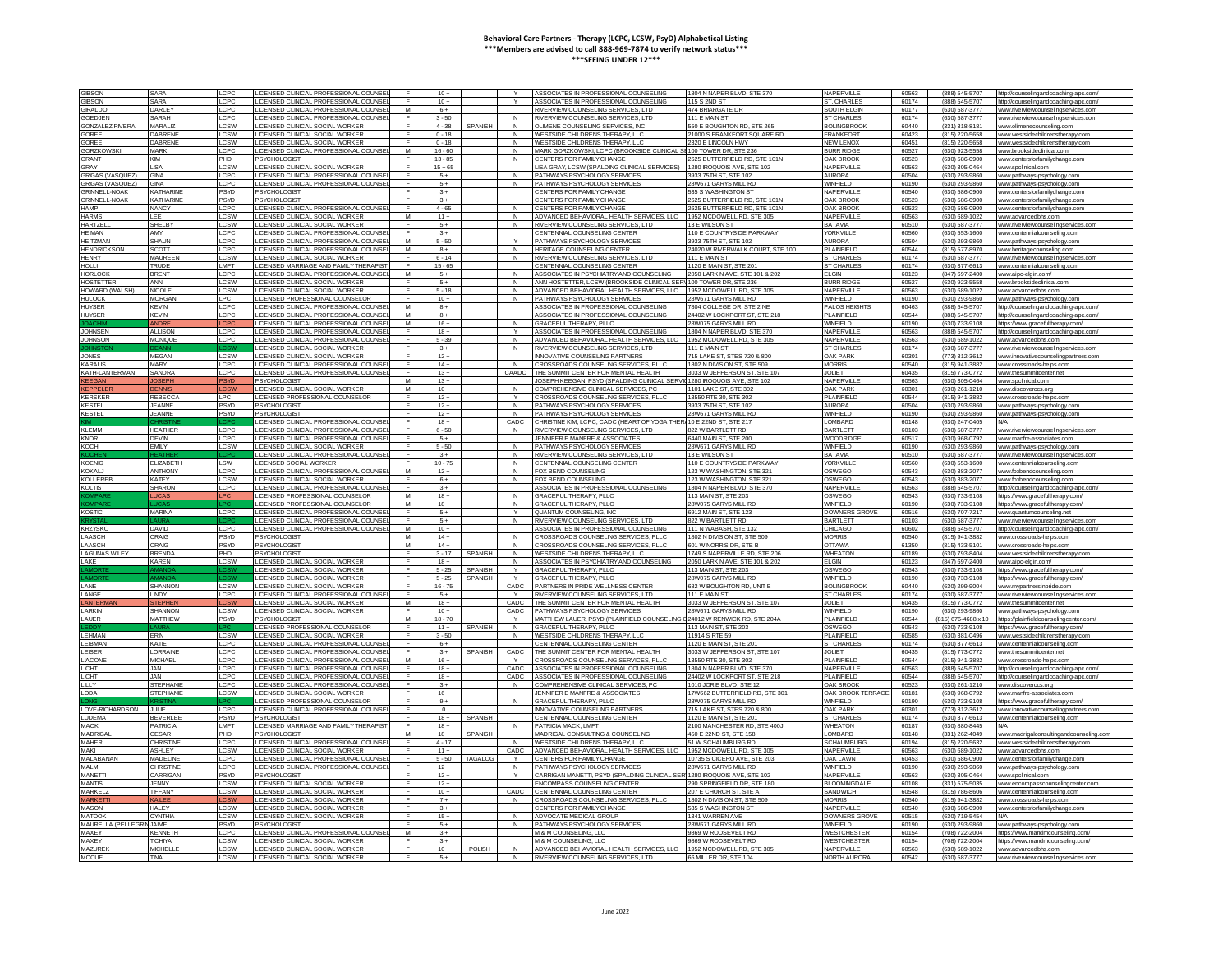| <b>MCDANIE</b>               | <b>WHITNEY</b>         | CPC             | LICENSED CLINICAL PROFESSIONAL COUNSE                                   |                     | $3+$            |                        |                        | SSOCIATES IN PROFESSIONAL COUNSELING                          | 1804 N NAPER BLVD, STE 370                                   | VAPERVILLE                     | 60563          | (888) 545-5707                       | http://counselingandcoaching-apc.com/                             |
|------------------------------|------------------------|-----------------|-------------------------------------------------------------------------|---------------------|-----------------|------------------------|------------------------|---------------------------------------------------------------|--------------------------------------------------------------|--------------------------------|----------------|--------------------------------------|-------------------------------------------------------------------|
| <b>MCDANIEI</b>              | <b>WHITNEY</b>         | LCPC            | LICENSED CLINICAL PROFESSIONAL COUNSE                                   |                     | $3+$            |                        | $\vee$                 | ASSOCIATES IN PROFESSIONAL COUNSELING                         | 24402 W LOCKPORT ST. STE 218                                 | PLAINEIELD                     | 60544          | (888) 545-5707                       | http://counselingandcoaching-apc.cor                              |
| <b>MCDI INN</b>              | <b>KRISTA</b>          | LPC             | LICENSED PROFESSIONAL COUNSELOR                                         | $\blacksquare$      | $R +$           |                        | N                      | CENTENNIAL COLINSELING CENTER                                 | 1120 F MAIN ST STE 201                                       | <b>ST CHARLES</b>              | 60174          | (630) 377-6613                       | www.centennialcounseling.com                                      |
|                              |                        |                 |                                                                         |                     |                 |                        |                        |                                                               |                                                              |                                |                |                                      |                                                                   |
| <b>MCINTYRE</b>              | MARK                   | LCPC            | LICENSED CLINICAL PROFESSIONAL COUNS                                    | M                   | $5+$            |                        |                        | SSOCIATES IN PROFESSIONAL COUNSELING                          | 1804 N NAPER BLVD, STE 370                                   | NAPERVILLE                     | 60563          | (888) 545-5707                       | http://counselingandcoaching-apc.o                                |
| <b>MCINTYRE</b>              | <b>MARK</b>            | <b>CPC</b>      | LICENSED CLINICAL PROFESSIONAL COUNS                                    | M                   | $5+$            |                        |                        | SSOCIATES IN PROFESSIONAL COUNSELING                          | 7804 COLLEGE DR. STE 2 NE                                    | PALOS HEIGHT                   | 60463          | (888) 545-5707                       | http://counselingandcoaching-apc.com                              |
| CKENNA                       |                        |                 | <b>JCENSED CLINICAL PROFESSIONAL COUNSE</b>                             |                     | $12 - 64$       |                        | N                      | AK BROOK BEHAVIORAL HEALTH, LTD                               | 2803 BUTTERFIELD RD, STE 20                                  | <b>AK BROOK</b>                | 60523          | 424-9204: ADULTS: (63                | www.obbh.org                                                      |
| <b><i>MCPHAIL (YOUNG</i></b> | <b>CLORISSA (CLOIE</b> | LCPC            | LICENSED CLINICAL PROFESSIONAL COUNSI                                   |                     | $12 +$          |                        | $\mathsf{N}$           | OX BEND COUNSELING                                            | 123 W WASHINGTON, STE 321                                    | OSWEGO                         | 60543          | (630) 383-2077                       | www.foxbendcounseling.cor                                         |
| MCPHILIPS                    | RONNIE                 | CPO             | LICENSED CLINICAL PROFESSIONAL COLINSI                                  | $\mathbf{r}$        | <b>5 a</b>      |                        | CRADC                  | THE SUMMIT CENTER FOR MENTAL HEALTH.                          | 3033 W JEFFERSON ST STE 107                                  | JOL IFT                        | 60435          | (815) 773-0772                       |                                                                   |
|                              |                        |                 |                                                                         |                     |                 |                        |                        |                                                               |                                                              |                                |                |                                      | ww.thesummitcenter.net                                            |
| MEERS                        | ZACHARY                | <b>CPC</b>      | LICENSED CLINICAL PROFESSIONAL COUNSI                                   | M                   | $5 - 62$        |                        | $\mathsf{N}$           | PATHWAYS PSYCHOLOGY SERVICES                                  | 3933 75TH ST, STE 102                                        | <b>AURORA</b>                  | 60504          | (630) 293-9860                       | ww.pathways-psychology.c                                          |
| MEERS                        | ZACHARY                | LCPC            | LICENSED CLINICAL PROFESSIONAL COUNS                                    | M                   | $5 - 62$        |                        | N                      | PATHWAYS PSYCHOLOGY SERVICES                                  | 28W671 GARYS MILL RD                                         | WINFIELD                       | 60190          | (630) 293-9860                       | ww.pathways-psychology.cor                                        |
| <b>IENASCE</b>               | <b>USLANA</b>          | CPC             | ICENSED CLINICAL PROFESSIONAL COUNS                                     |                     | $0 - 18$        | <b>JKRAINIA</b>        | $\mathsf{N}$           | VESTSIDE CHILDRENS THERAPY, LLC                               | 1914 S RTE 59                                                | <b>LAINFIELD</b>               | 60585          | (630) 381-049                        | ww.westsidechildrenstherapv.cc                                    |
| MENASCI                      | RUSLANA                | CPO             | LICENSED CLINICAL PROFESSIONAL COUNSI                                   |                     | $0 - 18$        | <b><i>IKRAINIA</i></b> |                        | <b>WESTSIDE CHILDRENS THERAPY, LLC</b>                        | 1725 S NAPERVILLE RD, STE 11                                 | <b>WHEATON</b>                 | 60189          | (630) 793-840-                       | www.westsidechildrensther                                         |
| <b>FYFR</b>                  |                        |                 | PSYCHOLOGIST                                                            |                     | $0+$            |                        | $\mathsf{N}$           |                                                               | 2050 LARKIN AVE, STE 101 & 202                               | <b>FIGIN</b>                   | 60123          | (847) 697-2400                       | www.ainc-elgin.com/                                               |
|                              | STOYKA                 | PSYT.           |                                                                         | E                   |                 |                        |                        | ASSOCIATES IN PSYCHIATRY AND COUNSELING                       |                                                              |                                |                |                                      |                                                                   |
| MICHAEL WICZ                 | MELISSA                | LCPC.           | LICENSED CLINICAL PROFESSIONAL COUNSE                                   | $\mathbf{r}$        | $12+$           |                        | $\mathsf{N}$           | CENTERS FOR FAMILY CHANGE                                     | 2625 BUTTEREIELD RD, STE 101N                                | <b>OAK BROO</b>                | 60523          | (630) 586-0900                       | www.centersforfamilychange.com                                    |
| <b>MIEMCZEWSKI</b>           | <b>SAMANTHA</b>        | LCPC            | LICENSED CLINICAL PROFESSIONAL COUNSI                                   | E                   | $5+$            |                        | N                      | RIVERVIEW COUNSELING SERVICES, LTD                            | 822 W BARTLETT RD                                            | <b>BARTLETT</b>                | 60103          | (630) 587-3777                       | www.riverviewcounselingservices.cor                               |
| <b>MIKULA</b>                | <b>RACHEL</b>          | CSW             | ICENSED CLINICAL SOCIAL WORKER                                          |                     | $4+$            | <b>SPANISH</b>         | N                      | OMPREHENSIVE CLINICAL SERVICES, PO                            | 2340 S HIGHLAND AVE, STE 300                                 | OMBARD                         | 60148          | (630) 261-1210                       | ww.discoverccs.org                                                |
|                              |                        |                 | <b>JCENSED MARRIAGE AND FAMILY THERAPIS</b>                             |                     | $13 +$          |                        |                        | RACEFUL THERAPY, PLLC                                         | 113 MAIN ST, STE 203                                         | OSWEGO                         | 60543          | (630) 733-9108                       | https://www.gracefultherapy.com                                   |
| ПF                           |                        |                 | LICENSED MARRIAGE AND FAMILY THERAPIST                                  | -F                  | $13 +$          |                        | N                      | <b>GRACEFUL THERAPY, PLLC</b>                                 | 28W075 GARYS MILL RD                                         | WINFIELD                       | 60190          |                                      |                                                                   |
|                              |                        |                 |                                                                         |                     |                 |                        |                        |                                                               |                                                              |                                |                | (630) 733-9108                       | https://www.gracefultherapv.com/                                  |
| <b>MONTOYA</b>               | <b>FDUARDO</b>         | <b>PSYD</b>     | <b>PSYCHOLOGIST</b>                                                     | M                   | $2+$            | SPANISK                | N                      | COMPREHENSIVE CLINICAL SERVICES PO                            | 2340 S HIGHLAND AVE STE 300                                  | <b>I OMBARD</b>                | 60148          | (630) 261-1210                       | www.discoverccs.org                                               |
| <b>MORGAN</b>                | ANDREW                 | LPC.            | ICENSED PROFESSIONAL COUNSELOR                                          | M                   | $9+$            |                        | CRADC.                 | <b>IFNNIFER E MANFRE &amp; ASSOCIATES</b>                     | 6440 MAIN ST. STE 200                                        | <b>WOODRIDGE</b>               | 60517          | (630) 968-0792                       | www.manfre-associates.com                                         |
| <b>MORIARTY</b>              | <b>TIM</b>             | CPC             | <b>ICENSED CLINICAL PROFESSIONAL COUNS</b>                              | M                   | $14 +$          |                        | $\mathsf{N}$           | ENNIFER E MANFRE & ASSOCIATES                                 | 6440 MAIN ST, STE 200                                        | VOODRIDG                       | 60517          | (630) 968-0792                       | www.manfre-associates.com                                         |
| <b>MOTEN (ALLE</b>           | SARAH                  | <b>CPC</b>      | <b>ICENSED CLINICAL PROFESSIONAL COUNS</b>                              |                     | $5 - 35$        |                        |                        | <b>NVERVIEW COUNSELING SERVICES. LTD</b>                      | 3 E WILSON ST                                                | BATAVIA                        | 60510          | (630) 587-3777                       | www.riverviewcounselinaservices.                                  |
|                              |                        |                 |                                                                         | M                   | $12 - 30$       |                        |                        |                                                               |                                                              | <b>JAPERVILLE</b>              | 60563          |                                      |                                                                   |
| <b>UDHAF</b>                 | <b>JANDEEP (MICKE)</b> |                 | <b>JCENSED CLINICAL PROFESSIONAL COUNS</b>                              |                     |                 |                        |                        | VAPER CLINICAL BEHAVIORAL SERVICES                            | 800 E DIEHL RD, STE 100                                      |                                |                | (630) 577-1577                       | www.naperclinical.com                                             |
| <b>MUFLLER</b>               | FRIC.                  | <b>CSW</b>      | LICENSED CLINICAL SOCIAL WORKER                                         | M                   | $\Omega$        |                        | CADC                   | RIVERWALK COUNSELING CENTER                                   | 710 F OGDEN STE 330                                          | NAPERVILLE                     | 60563          | (630) 848-0445                       | www.riverwalkcounseling.ne                                        |
|                              |                        |                 | LICENSED CLINICAL SOCIAL WORKER                                         | $\blacksquare$      | $4 - 13$        |                        |                        | RIVERVIEW COUNSELING SERVICES LTD                             | 111 F MAIN ST                                                | ST CHARLES                     | 60174          | (630) 587-3777                       | www.riverviewcounselingservices.com                               |
| <b>NAVFY</b>                 | LARRY                  | LCPC            | LICENSED CLINICAL PROFESSIONAL COUNS                                    | M                   | $\circ$         |                        |                        | <b>JEAN MILLER COUNSELING CENTER, LLC</b>                     | 13242 S RT 59, UNIT 205                                      | PI AINFIELD                    | 60585          | (630) 759-6615                       | https://www.jeanmillercounselingctr.co                            |
| NEGRETI                      | ERICA                  | CSW             | LICENSED CLINICAL SOCIAL WORKER                                         | F                   | $12 +$          | SPANIS                 |                        | NNOVATIVE COUNSELING PARTNER!                                 | 715 LAKE ST. STES 720 & 80                                   | <b>OAK PARK</b>                | 60301          | (773) 312-3612                       | ww.innovativecounselingpartners.com                               |
|                              |                        |                 |                                                                         |                     |                 |                        |                        |                                                               |                                                              |                                |                |                                      |                                                                   |
| NOVAK                        | <b>ESSICA</b>          | .CSW            | LICENSED CLINICAL SOCIAL WORKER                                         | E                   | $8+$            |                        | CADC                   | ENTENNIAL COUNSELING CENTER                                   | 110 E COUNTRYSIDE PARKWAY                                    | ORKVILLE                       | 60560          | (630) 553-1600                       | www.centennialcounseling.com                                      |
| <b>CHOA</b>                  | <b>STEPHANI</b>        | LCSW            | LICENSED CLINICAL SOCIAL WORKER                                         |                     | $10 - 50$       | SPANISH                | N                      | ADVANCED BEHAVIORAL HEALTH SERVICES. LL                       | 1952 MCDOWELL RD, STE 305                                    | NAPERVILLE                     | 60563          | (630) 689-1022                       | www.advancedbhs.com                                               |
| <b>IHALLORAN</b>             | DOROTHY                | CPC             | LICENSED CLINICAL PROFESSIONAL COUNSI                                   | E                   | $18 +$          |                        |                        | OROTHY O'HAI I ORAN, PC                                       | 615 WEST FRONT ST                                            | <b>VHEATON</b>                 | 60187          | (630) 246-6988                       | NI/A                                                              |
| <b>JI SON</b>                | AI THEA                | CSW             | LICENSED CLINICAL SOCIAL WORKER                                         | $\mathsf{F}$        | $12+$           |                        | N                      | <b>ASPYRE WELLNESS</b>                                        | 24047 W LOCKPORT ST, STE 201F/201D                           | PI AINFIFI D                   | 60544          | (630) 527-8877                       | www.aspyrewellness.com                                            |
| <b>INEAFOLL</b>              | MARY                   | <b>CPC</b>      | LICENSED CLINICAL PROFESSIONAL COUNS                                    | $\blacksquare$      | $4 - 25$        |                        | $\mathsf{N}$           | RIVERVIEW COUNSELING SERVICES. LTD                            | 822 W BARTLETT RD                                            | <b>BARTLETT</b>                | 60103          | (630) 587-3777                       | ww.riverviewcounselinaservices.c                                  |
|                              |                        |                 |                                                                         |                     |                 |                        |                        |                                                               |                                                              |                                |                |                                      |                                                                   |
| TEPKA                        | <b>JAMES</b>           | LMFT            | <b>JCENSED MARRIAGE AND FAMILY THERAPIS'</b>                            | M                   | $13 - 64$       |                        | $\mathsf{N}$           | ENTENNIAL COUNSELING CENTER                                   | 120 E MAIN ST, STE 20                                        | T CHARLE:                      | 60174          | (630) 377-6613                       | ww.centennialcounseling.com                                       |
|                              |                        |                 | <b>JCENSED CLINICAL SOCIAL WORKER</b>                                   |                     | $6 - 21$        |                        |                        | RIVERVIEW COUNSELING SERVICES. LTD                            | 111 F MAIN ST                                                | ST CHARLES                     | 60174          | (630) 587-3777                       | www.riverviewcounselinaservices.co                                |
| <b>APAGEORGE-KARVE</b>       | SOPHIA                 | I CPC           | LICENSED CLINICAL PROFESSIONAL COUNSE                                   | E                   | $18 +$          | GREEK                  |                        | COMPREHENSIVE CLINICAL SERVICES PI                            | 2340 S HIGHLAND AVE, STE 300                                 | <b>I OMBARD</b>                | 60148          | (630) 261-1210                       | www.discoverccs.org                                               |
| PARISE                       | .IAMIF                 | <b>PSYD</b>     | PSYCHOLOGIST                                                            |                     | $7+$            |                        | $\mathsf{N}$           | PATHWAYS PSYCHOLOGY SERVICES                                  | 3933 75TH ST, STE 102                                        | <b>AURORA</b>                  | 60504          | (630) 293-9860                       | ww.pathways-psychology.cor                                        |
| PARISE                       | <b>IAME</b>            | <b>PSYD</b>     | <b>PSYCHOLOGIST</b>                                                     | $\mathbf{F}$        | $7+$            |                        | $\mathsf{N}$           | PATHWAYS PSYCHOLOGY SERVICES                                  | 28W671 GARYS MILL RD                                         | WINFIFI D                      | 60190          |                                      | ww.pathways-psychology.com                                        |
|                              |                        |                 |                                                                         |                     |                 |                        |                        |                                                               |                                                              |                                |                | (630) 293-9860                       |                                                                   |
|                              |                        |                 | LICENSED CLINICAL PROFESSIONAL COUNS                                    |                     | $18 +$          |                        |                        | INDEN OAKS MEDICAL GROUP                                      | SALT CREEK LN, STE 20                                        | <b>HINSDALE</b>                | 60521          | (331) 221-2505                       | ww.edward.org/lomg                                                |
| PEARLMAN                     | ERIN                   | LCSW            | LICENSED CLINICAL SOCIAL WORKER                                         |                     | $5+$            |                        |                        | RIVERVIEW COUNSELING SERVICES. LTD                            | 66 MILLER DR. STE 104                                        | NORTH AUROR                    | 60542          | (630) 587-3777                       | www.riverviewcounselinaservices.co                                |
| PERROTTA                     | PFTFR                  | PHD             | <b>PSYCHOLOGIST</b>                                                     | M                   | $3+$            |                        | Y                      | CENTERS FOR FAMILY CHANGE                                     | 2625 BUTTERFIELD RD, STE 101N                                | OAK BROOK                      | 60523          | (630) 586-0900                       | www.centersforfamilychange.com                                    |
| <b>PLANING</b>               | <b>JENNIFEI</b>        | LCPC            | LICENSED CLINICAL PROFESSIONAL COUNSI                                   | F                   | $2+$            |                        | $\mathbf{N}$           | THE SUMMIT CENTER FOR MENTAL HEALTH                           | 3033 W JEFFERSON ST. STE 107                                 | <b>JOLIET</b>                  | 60435          | (815) 773-0772                       | www.thesummitcenter.net                                           |
| <b>POSSEHL</b>               | AI ISON                | CSW             | LICENSED CLINICAL SOCIAL WORKER                                         | E                   | $3+$            |                        |                        | <b>NNOVATIVE COUNSELING PARTNERS</b>                          | 15 SPINNING WHEEL RD, STE 406                                | <b>HINSDALE</b>                | 60521          | (773) 312-3612                       |                                                                   |
|                              |                        |                 |                                                                         |                     |                 |                        |                        |                                                               |                                                              |                                |                |                                      | www.innovativecounselingpartners.com                              |
| PROMBAUM                     | <b>INDSAY</b>          | LCPC            | LICENSED CLINICAL PROFESSIONAL COUNSE                                   | F                   | $10 - 65$       |                        | N                      | ADVANCED BEHAVIORAL HEALTH SERVICES LI                        | 1952 MCDOWELL RD, STE 305                                    | NAPERVILLE                     | 60563          | (630) 689-1022                       | www.advancedbbs.com                                               |
| QUINTANA                     | MARE                   | CP <sub>C</sub> | <b>JCENSED CLINICAL PROFESSIONAL COUNS</b>                              |                     | $4+$            |                        | $\mathsf{N}$           | QUANTUM COUNSELING. INC                                       | 6912 MAIN ST, STE 123                                        | <b>DOWNERS GROY</b>            | 60516          | (630) 707-7217                       | www.quantumcounseling.ne                                          |
| <b>RABIANSKI</b>             | SYI VIA                | CPC             | ICENSED CLINICAL PROFESSIONAL COUNSE                                    | E                   | $5 +$           | POLISH                 | $\mathsf{N}$           | OMPREHENSIVE CLINICAL SERVICES, PO                            | 2340 S HIGHLAND AVE, STE 300                                 | OMBARD                         | 60148          | (630) 261-1210                       | www.discoverccs.org                                               |
|                              |                        |                 | LICENSED CLINICAL PROFESSIONAL COUNSI                                   |                     | $-5+$           |                        |                        | RIVERVIEW COUNSELING SERVICES. ITD                            | 66 MILLER DR. STE 104                                        | NORTH AUROR                    | 60542          | (630) 587-3777                       | www.riverviewcounselingservices.co                                |
|                              |                        |                 |                                                                         |                     |                 |                        | $\mathsf{N}$           | GRACEFUL THERAPY PLLC                                         |                                                              |                                |                |                                      |                                                                   |
|                              |                        |                 |                                                                         |                     |                 |                        |                        |                                                               |                                                              |                                |                |                                      |                                                                   |
|                              |                        |                 | LICENSED PROFESSIONAL COUNSELOR.                                        | E                   | $8+$            | SPANISH                |                        |                                                               | 113 MAIN ST, STE 203                                         | OSWEGO                         | 60543          | (630) 733-9108                       | https://www.gracefultherapy.com/                                  |
| <b>RANDICH</b>               | <b>THERESA</b>         | LCPC            | LICENSED CLINICAL PROFESSIONAL COUNSI                                   | $\blacksquare$      | $5 - 80$        |                        | N                      | PATHWAYS PSYCHOLOGY SERVICES                                  | 3933 75TH ST, STE 102                                        | <b>AURORA</b>                  | 60504          | (630) 293-9860                       | www.pathways-psychology.cor                                       |
| RANDICH                      | <b>THERESA</b>         | <b>CPC</b>      | LICENSED CLINICAL PROFESSIONAL COUNSE                                   | $\mathsf{F}$        | $5 - 80$        |                        | $\mathsf{N}$           | PATHWAYS PSYCHOLOGY SERVICES                                  | 28W671 GARYS MILL RD                                         | WINFIELD                       | 60190          | (630) 293-9860                       |                                                                   |
|                              |                        |                 |                                                                         |                     |                 |                        |                        |                                                               |                                                              |                                |                |                                      | www.pathways-psychology.con                                       |
| RASMUSSEN                    | HOLLY                  | .CSW            | ICENSED CLINICAL SOCIAL WORKER                                          |                     | $7 - 21$        |                        | N                      | <b>IVERVIEW COUNSELING SERVICES. LTD</b>                      | 111 E MAIN ST                                                | <b>T CHARLE:</b>               | 60174          | (630) 587-3777                       | www.riverviewcounselingservices.com                               |
|                              |                        |                 | LICENSED CLINICAL PROFESSIONAL COUNS                                    |                     | $4 - 65$        |                        | $\overline{N}$         | <b>NVERVIEW COUNSELING SERVICES. LTD</b>                      | 111 F MAIN ST                                                | <b>ST CHARLES</b>              | 60174          | (630) 587-3777                       | www.riverviewcounselinaservices.com                               |
| <b>EIFENSTUHL</b>            | <b>JOHN</b>            |                 | LICENSED CLINICAL SOCIAL WORKER                                         | M                   | $15 - 64$       |                        | N                      | OAK BROOK BEHAVIORAL HEALTH. LTD                              | 2803 BUTTERFIELD RD, STE 200                                 | <b>DAK BROOK</b>               | 60523          | 424-9204: ADULTS: (63 www.obbh.org   |                                                                   |
| <b>REITER</b>                | <b>RUTHANNE</b>        | <b>CSW</b>      | LICENSED CLINICAL SOCIAL WORKER                                         | $\mathsf{F}$        | $0+$            |                        | CADC                   | HERITAGE COUNSELING CENTER                                    | 24020 W RIVERWALK COURT STE 100                              | PLAINEIELD                     | 60544          | (815) 577-8970                       | www.beritagecounseling.com                                        |
| <b>RHONE</b>                 | CHRISTOPHER            | LCPC.           | LICENSED CLINICAL PROFESSIONAL COUNSI                                   | M                   | $13+$           |                        | $\vee$                 | ADVOCATE MEDICAL GROUP                                        | 1341 WARREN AVE                                              | <b>DOWNERS GROVE</b>           | 60515          | (630) 719-5454                       | N/A                                                               |
|                              |                        |                 |                                                                         | F.                  |                 |                        | Y                      |                                                               |                                                              |                                |                |                                      |                                                                   |
| RIVET-HOWELL                 | LETHA                  | <b>CPC</b>      | ICENSED CLINICAL PROFESSIONAL COUNS                                     |                     | $7+$            |                        |                        | <b>INCOMPASS COUNSELING CENTER</b>                            | 1809 N MILL ST, STE G                                        | NAPERVILLE                     | 60563          | (331) 575-5035                       | www.encompasscounselingcenter.com                                 |
| ROMERC                       | RAI PH                 | CSW             | LICENSED CLINICAL SOCIAL WORKER                                         | M                   | $7 +$           | SPANIS                 |                        | OMPREHENSIVE CLINICAL SERVICES, PO                            | 1101   AKE ST STE 302                                        | <b>OAK PARK</b>                | 60301          | (630) 261-1210                       | www.discoverccs.org                                               |
| <b>ROMERO</b>                | <b>JULIA (RITA</b>     | LCPC            | LICENSED CLINICAL PROFESSIONAL COUNSE                                   | <b>F</b>            | $12+$           |                        | CADC                   | INNOVATIVE COUNSELING PARTNERS                                | 715   AKE ST. STES 720 & 800                                 | <b>OAK PARK</b>                | 60301          | (773) 312-3612                       | www.innovativecounselingpartners.com                              |
| <b>ROSZKOWSK</b>             | JOSEPH                 | <b>PSYD</b>     | PSYCHOLOGIST                                                            | M                   | $3+$            |                        | $\mathsf{N}$           | PATHWAYS PSYCHOLOGY SERVICES                                  | 3933 75TH ST, STE 102                                        | <b>AURORA</b>                  | 60504          | (630) 293-9860                       | www.pathways-psychology.co                                        |
| <b>ROSZKOWSKI</b>            | <b>IOSEPH</b>          | <b>PSYD</b>     | PSYCHOLOGIST                                                            | M                   | $3+$            |                        | N                      | PATHWAYS PSYCHOLOGY SERVICES                                  | 28W671 GARYS MILL RD                                         | WINEIELD                       | 60190          | (630) 293-9860                       |                                                                   |
|                              |                        |                 |                                                                         | F                   |                 |                        |                        |                                                               |                                                              |                                |                |                                      | www.pathways-psychology.com                                       |
|                              |                        |                 | LICENSED CLINICAL PROFESSIONAL COUNS                                    |                     | $5+$            |                        | CADC                   | RIVERVIEW COUNSELING SERVICES, LTD                            | 13 E WILSON ST                                               | BATAVIA                        | 60510          | (630) 587-3777                       | www.riverviewcounselingservices.c                                 |
|                              |                        |                 | <b>PSYCHOLOGIST</b>                                                     |                     | $18 +$          |                        | $\mathsf{N}$           | INDEN OAKS MEDICAL GROUP                                      | 1200 S YORK RD                                               | <b>ELMHURST</b>                | 60126          | (331) 221-6134                       | www.edward.org/lome                                               |
| SCHAFFER                     | <b>STEVEN</b>          | LCPC            | LICENSED CLINICAL PROFESSIONAL COUNSI                                   | M                   | $5+$            |                        | $\mathsf{N}$           | ASSOCIATES IN PSYCHIATRY AND COUNSELING                       | 2050 LARKIN AVE, STE 101 & 202                               | LGIN                           | 60123          | (847) 697-2400                       | www.aipc-elgin.com/                                               |
| <b>CHROEDER</b>              | <b>MARISOL</b>         | LCSW            | LICENSED CLINICAL SOCIAL WORKER                                         | E                   | $3+$            | <b>SPANISK</b>         | N                      | ADVANCED BEHAVIORAL HEALTH SERVICES. LLC                      | 1952 MCDOWELL RD, STE 305                                    | NAPERVILLE                     | 60563          | (630) 689-1022                       | www.advancedbhs.com                                               |
| SHER                         | <b>INDSAY</b>          | LPC.            | LICENSED PROFESSIONAL COUNSELOR                                         | $\mathsf{F}$        | $6+$            |                        | $\mathsf{N}$           | FOX BEND COUNSELING                                           | 123 W WASHINGTON, STE 321                                    | OSWEGO                         | 60543          | (630) 383-2077                       | www.foxbendcounseling.com                                         |
|                              | ACOUF                  |                 | PSYCHOLOGIST                                                            |                     | $\overline{0}$  |                        |                        | <b>INDEN OAKS MEDICAL GROUP</b>                               | 1335 N MILL ST, STE 100                                      | NAPERVILL                      | 60563          | (630) 646-8000                       | www.edward.org/lom                                                |
| ERZE                         |                        |                 |                                                                         | $\blacksquare$      |                 |                        |                        |                                                               |                                                              |                                |                |                                      |                                                                   |
| <b>SIMPSON</b>               | HOLLY                  | LCSW            | LICENSED CLINICAL SOCIAL WORKER                                         |                     | $4 - 16$        |                        | $\mathsf{N}$           | RIVERVIEW COUNSELING SERVICES, LTD                            | 474 BRIARGATE DR                                             | SOUTH ELGIN                    | 60177          | (630) 587-3777                       | ww.riverviewcounselingservices.co                                 |
| <b>INGLETON</b>              | <b>ARTHA</b>           | CPC             | <b>JCENSED CLINICAL PROFESSIONAL COUNS</b>                              |                     | $17+$           |                        | N                      | <b>ENTERS FOR FAMILY CHANGE</b>                               | 20 N UPPER WACKER DR                                         | <b>HICAGO</b>                  | 60606          | (630) 586-0900                       | www.centersforfamilychange.com                                    |
| SINGI FTON                   | MARTHA                 | LCPC            | LICENSED CLINICAL PROFESSIONAL COUNSE                                   | F                   | $17+$           |                        | $\mathbf{N}$           | CENTERS FOR FAMILY CHANGE                                     | 10735 S CICERO AVE STE 203                                   | <b>OAK LAWN</b>                | 60453          | (630) 586-0900                       | www.centersforfamilychange.com                                    |
| SKINNER                      | <b>ADRIENNE</b>        | <b>PSYD</b>     | PSYCHOLOGIST                                                            | F                   | $10 +$          |                        | $\vee$                 | ADRIENNE SKINNER PSYD                                         | 120 S WEBSTER ST, STE 203                                    | <b>NAPERVILLE</b>              | 60540          | 630) 984-6608                        | N/A                                                               |
| <b>SKINNER</b>               | CHRISTINE              | CPC.            |                                                                         | $\mathbf{r}$        | $12+$           |                        |                        | CENTERS FOR FAMILY CHANGE                                     | 2625 BUTTERFIELD RD, STE 101N                                | OAK BROOK                      | 60523          | (630) 586-0900                       |                                                                   |
|                              |                        |                 | LICENSED CLINICAL PROFESSIONAL COUNSE                                   |                     |                 |                        |                        |                                                               |                                                              |                                |                |                                      | www.centersforfamilychange.con                                    |
| <b>SKOWRONSK</b>             | FRANCESCA              | PHD             | PSYCHOLOGIST                                                            | $\mathbf{r}$        | $5 - 18$        |                        | $\mathbf{M}$           | OAK BROOK BEHAVIORAL HEALTH, LTD                              | 2803 BUTTERFIELD RD, STE 200                                 | OAK BROOK                      | 60523          | (630) 424-9204                       | ww.obbh.org                                                       |
| ATT                          | <b>ANNA</b>            |                 | LICENSED PROFESSIONAL COUNSELOR                                         |                     | $8+$            |                        | N                      | RACEFUL THERAPY, PLLC                                         | 28W075 GARYS MILL RD                                         | <b><i>NINFIELD</i></b>         | 60190          | (630) 733-9108                       | https://www.gracefultherapy.com                                   |
| <b>MIGIEL (SANSONE)</b>      | <b>JENNIFER</b>        | PSYD            | <b>PSYCHOLOGIST</b>                                                     | F                   | $5+$            |                        | N                      | ATHWAYS PSYCHOLOGY SERVICE                                    | 28W671 GARYS MILL RD                                         | <b>WINFIELD</b>                | 60190          | (630) 293-9860                       | www.pathwavs-psychology.con                                       |
| <b>MITH</b>                  | <b>STEVEN</b>          | LCSW            | LICENSED CLINICAL SOCIAL WORKER                                         | M                   | $13 - 64$       |                        |                        | ENTENNIAL COUNSELING CENTER:                                  | 1120 E MAIN ST, STE 201                                      | <b>ST CHARLES</b>              | 60174          | (630) 377-6613                       | www.centennialcounseling.com                                      |
| <b>SMITH</b>                 | <b>CAROLINE</b>        | LCPC            | LICENSED CLINICAL PROFESSIONAL COUNSE                                   | F.                  | $18 +$          |                        | CAADC                  | <b>RIZM BEHAVIORAL SERVICES, PC</b>                           | 1112 S WASHINGTON ST. STE 201                                | <b>NAPERVILLE</b>              | 60540          | (630) 848-1200                       |                                                                   |
| <b>SOLIBA</b>                |                        |                 |                                                                         | E.                  | $4+$            |                        | N                      |                                                               |                                                              |                                | 60563          |                                      | www.prizmhealth.com                                               |
|                              | RENEE                  | <b>CSW</b>      | LICENSED CLINICAL SOCIAL WORKER                                         |                     |                 |                        |                        | ADVANCED BEHAVIORAL HEALTH SERVICES. LI                       | 1952 MCDOWELL RD, STE 305                                    | NAPERVILLE                     |                | (630) 689-1022                       | www.advancedbhs.com                                               |
| <b>STAMM</b>                 | KAYLA                  | .SW             | LICENSED SOCIAL WORKER                                                  | F                   | $13 +$          |                        |                        | ROSSROADS COUNSELING SERVICES, PLLO                           | 1802 N DIVISION ST, STE 509                                  | <b>MORRIS</b>                  | 60540          | (815) 941-3882                       | ww.crossroads-helps.cc                                            |
| <b>STEN</b>                  | <b>JENNIFER</b>        | LCPC            | LICENSED CLINICAL PROFESSIONAL COUNS                                    |                     | $4 - 17$        |                        | N                      | VESTSIDE CHILDRENS THERAPY, LLC                               | 910 ROOSEVELT RD                                             | <b>GLEN ELLYM</b>              | 60137          | (815) 469-1500                       | www.westsidechildrenstherapy.cr                                   |
| <b>STRANEY</b>               | <b>THERESA</b>         | LCPC            | LICENSED CLINICAL PROFESSIONAL COUNSE                                   | <b>F</b>            | $12 +$          |                        | CADC                   | QUANTUM COUNSELING. INC                                       | 6912 MAIN ST, STE 123                                        | DOWNERS GROVI                  | 60516          | (630) 707-7217                       | www.guantumcounseling.net                                         |
| <b>STRICKLIN</b>             | <b>HERBERT</b>         | LCPC            | LICENSED CLINICAL PROFESSIONAL COUNSE                                   | M                   | $18 +$          |                        | $\mathbf{N}$           | THE SUMMIT CENTER FOR MENTAL HEALTH                           | 3033 W JEFFERSON ST, STE 101                                 | JOLIET                         | 60435          | (815) 773-0772                       | www.thesummitcenter.net                                           |
|                              |                        |                 |                                                                         | M                   | $4 +$           |                        |                        | GREGORY MALO, PSYD & ASSOC                                    | 246 F. JANATA RI VD. STE 112                                 | <b>OMBARD</b>                  | 60148          | (630) 424-8900                       | <b>MI/A</b>                                                       |
| SUMMERVILLE                  | RANDY                  | PSYD            | PSYCHOLOGIST                                                            |                     |                 | SPANISH                |                        |                                                               |                                                              |                                |                |                                      |                                                                   |
| <b>SWEENEY</b>               | <b>ROSS</b>            | .CSW            | LICENSED CLINICAL SOCIAL WORKER                                         | M                   | $6+$            |                        |                        | CENTERS FOR FAMILY CHANGE                                     | 2625 BUTTERFIELD RD, STE 10                                  | <b>JAK BROC</b>                | 60523          | (630) 586-0900                       | www.centersforfamilychange.cor                                    |
| <b>HEMANSON</b>              | ANNA                   | LCPC            | <b>JCENSED CLINICAL PROFESSIONAL COUNSE</b>                             | F.                  | $13 +$          |                        | CADC                   | GRACEFUL THERAPY, PLLC                                        | 113 MAIN ST, STE 203                                         | OSWEGO                         | 60543          | (630) 733-9108                       | ttps://www.gracefultherapv.com                                    |
| <b>HEMANSON</b>              | ANNA                   | CPC             | LICENSED CLINICAL PROFESSIONAL COUNSE                                   |                     | $13 +$          |                        | CADC                   | <b>RACEFUL THERAPY PLLC</b>                                   | 28W075 GARYS MILL RD                                         |                                | 60190          | (630) 733-9108                       | https://www.gracefultherapy.com/                                  |
| <b>THEOPHILOS</b>            | <b>DEAN</b>            | LCPC            | LICENSED CLINICAL PROFESSIONAL COUNSI                                   | M                   | $14 +$          |                        | CRADC                  | THE MANSIO CENTER                                             | 499 ANTHONY ST                                               | WINFIELD<br><b>GLEN ELLYN</b>  | 60137          | (877) 506-2674 x 701                 | www.mansiocenter.com                                              |
|                              |                        |                 |                                                                         |                     |                 |                        |                        |                                                               |                                                              |                                |                |                                      |                                                                   |
| <b>HOMPSON</b>               | <b>FI YSSA</b>         | CSW             | LICENSED CLINICAL SOCIAL WORKER                                         | F                   | $6 - 65$        |                        | N                      | CENTERS FOR FAMILY CHANGE                                     | 20 N UPPER WACKER DR                                         | CHICAGO                        | 60606          | (630) 586-0900                       | www.centersforfamilychange.com                                    |
| TI TON                       | <b>TRACY</b>           | PH <sub>D</sub> | <b>PSYCHOLOGIST</b>                                                     | F                   | $18 +$          |                        |                        | <b>IFNNIFFR F MANFRE &amp; ASSOCIATI</b>                      | 6440 MAIN ST, STE 200                                        | WOODRIDG                       | 60517          | (630) 968-0792                       | www.manfre-associates.com                                         |
|                              |                        |                 | <b>PSYCHOLOGIST</b>                                                     | F                   | $5 - 35$        | <b>ALBANIA</b>         | N                      | PATHWAYS PSYCHOLOGY SERVICES                                  | 28W671 GARYS MILL RD                                         | <b>WINFIELD</b>                | 60190          | (630) 293-9860                       | www.pathways-psychology.con                                       |
| RAVERS-PUCC                  | LEAH                   | LCSW            | <b>LICENSED CLINICAL SOCIAL WORKER</b>                                  | F                   | $6 - 65$        |                        | N                      | <b>ENTERS FOR FAMILY CHANGE</b>                               | 35 S WASHINGTON ST                                           | VAPERVILL                      | 60540          | (630) 586-0900                       | ww.centersforfamilychange.com                                     |
|                              | <b>SIMONA</b>          | LCPC            | LICENSED CLINICAL PROFESSIONAL COUNS                                    |                     | $14 +$          |                        | $\mathsf{N}$           | UBURBAN BEHAVIORAL HEALTH SERVICES                            | 1S443 SUMMIT AVE STE 20                                      | <b>OAK BROOK TERRA</b>         | 60181          | (630) 613-9800                       | https://www.suburbanbhs.com/                                      |
| <b>UMNELLO</b>               |                        |                 |                                                                         |                     |                 |                        |                        |                                                               |                                                              |                                |                |                                      |                                                                   |
| <b>ANHEFST</b>               | MARY                   | CPC             | <b>ICENSED CLINICAL PROFESSIONAL COUNSE</b>                             | E                   | $18 +$          |                        | $\mathsf{N}$           | OAK BROOK BEHAVIORAL HEALTH LTD                               | 2803 BUTTERFIELD RD, STE 200                                 | <b>OAK BROOK</b>               | 60523          | (630) 424-0652                       | www.obbb.org                                                      |
| /OSS                         | <b>KERRY</b>           | .csw            | LICENSED CLINICAL SOCIAL WORKER                                         | $\blacksquare$      | $13 +$          |                        | N                      | ASSOCIATES IN PSYCHIATRY AND COUNSELING                       | 2050   ARKIN AVE, STE 101 & 202                              | FI GIN                         | 60123          | (847) 697-2400                       | www.aipc-elgin.com/                                               |
| WALSH<br>WALTERS             | YOL<br><b>MICHAE</b>   | <b>CSW</b>      | LICENSED CLINICAL SOCIAL WORKER<br>LICENSED CLINICAL PROFESSIONAL COUNS | $\blacksquare$<br>M | $15+$<br>$13 +$ |                        | $\vee$<br>$\mathsf{N}$ | BRICOLAGE WELLNESS, LLC<br><b>ENCOMPASS COUNSELING CENTER</b> | 2835 N SHEFFIELD AVE, STE 222<br>290 SPRINGFIELD DR. STE 180 | CHICAGO<br><b>BLOOMINGDALE</b> | 60657<br>60108 | $(630) 866 - 5666$<br>(331) 575-5035 | https://bricolagewellness.com<br>www.encompasscounselingcenter.co |